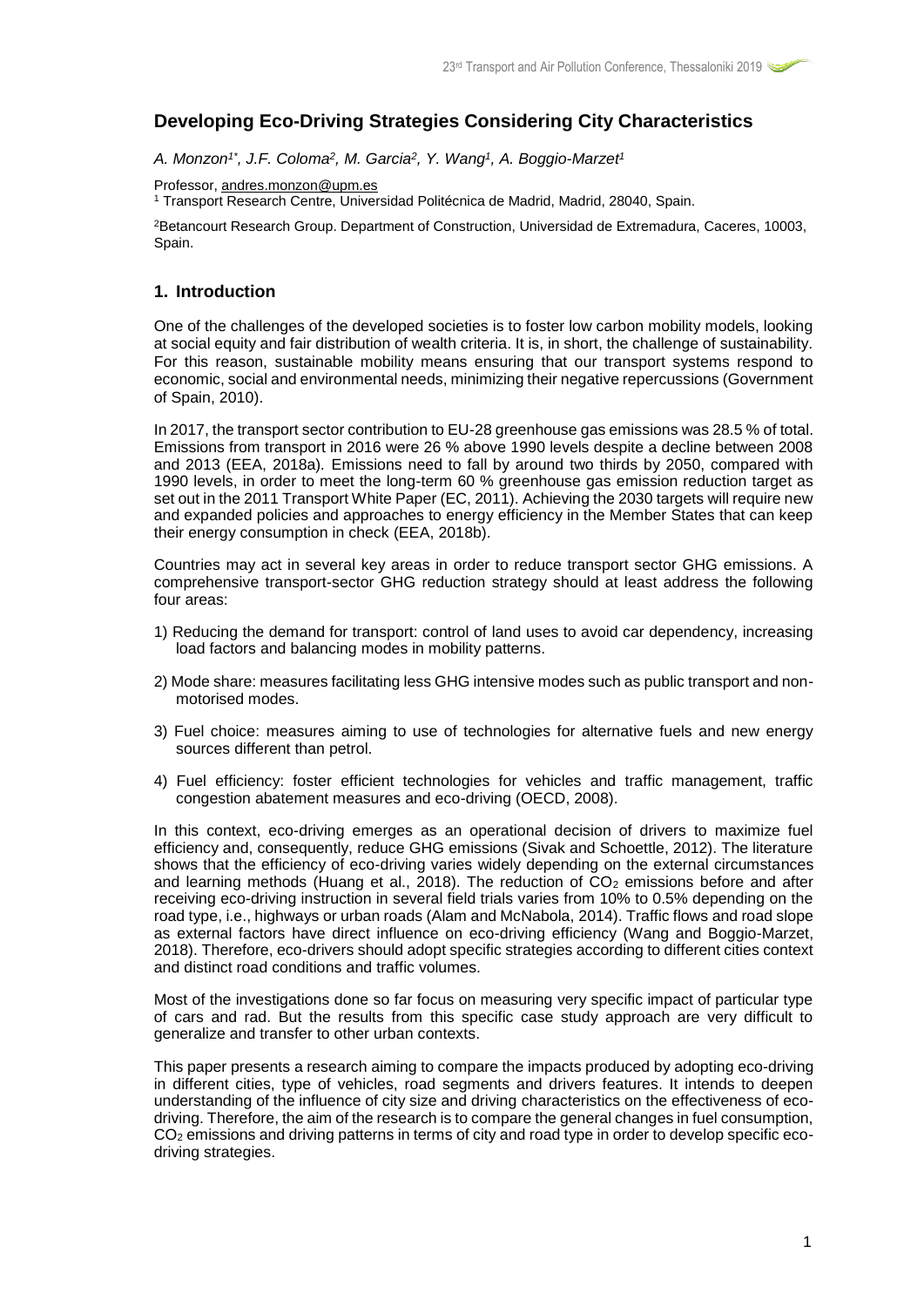The field trials have been conducted in two Spanish cities (Madrid and Caceres), which in the central and the west part of the Country. 24 drivers of both gender, with different year of driving experience, drove two different fuel type of vehicles- gasoline and diesel- along roads of different characteristics at various time periods during one month. During the experiment, drivers attended an eco-driving course. Thus, it enables to compare the impacts of eco-driving before and after the training for two cities.

After this introductory section, Section 2 presents the methodology for testing the impacts of ecodriving in both cities Madrid and Caceres. Section 3 analyses the results and compares them with previous studies. The final part includes the main conclusions and possible policy recommendations based on these results.

# **2. Methodology**

In order to develop specific eco-driving strategies considering cities' characteristics, this paper evaluates eco-driving short-term impacts of a training programme on fuel savings and reduction of CO<sup>2</sup> emissions in two different cities. The methodological framework is shown in Figure 1.



Figure 1: Research Framework.

The research is based in real life experiments, and the methodology consists of three steps: data acquisition, dataset creation through data processing and filtering, analysis of results by evaluating impacts before and after eco-driving training.

Firstly, two eco-driving case studies were carried out in parallel in two Spanish cities (Madrid and Caceres). Madrid is the capital city of Spain and has a population of 6.5 million inhabitants and a land area of 8,030  $km^2$ , while Caceres is a relatively small city with 95,000 inhabitants covering an area of 30 km². As a consequence, the cities have very different road characteristics and traffic flows. The experiment consisted of 4 field trials, two in each city, two without and two with ecodriving. 24 drivers were performing the trials following pre-established routes composed by different road sections, according to infrastructure capacity and traffic conditions. The trial took place in April-May 2017 with two vehicles: a diesel-fuelled Opel Astra and a petrol-fuelled Fiat 500. The test was first performed with drivers driving normally along pre-established itineraries. Then, after drivers attended an eco-driving training, a second set of car-runs following the same itineraries of the first driving period.

Data were recorded second by second through an on-board logging device (OBD-Key) (KBM Systems Ltd., London, UK), preinstalled in each vehicle. Through this, we have been able to know the instantaneous value of GPS position of the vehicles and instantaneous values of several driving patterns during the whole test (i.e. instantaneous speed, acceleration, deceleration, engine speed.). Once collected all data recorded, the VSP-Vehicle specific power model has been applied to estimate the instantaneous fuel consumption of each vehicle (more details in part 2.4). Then, data have been processed and statistical values of them have been calculated through the software R. Through the same software and Google Geo, we were able to split each itinerary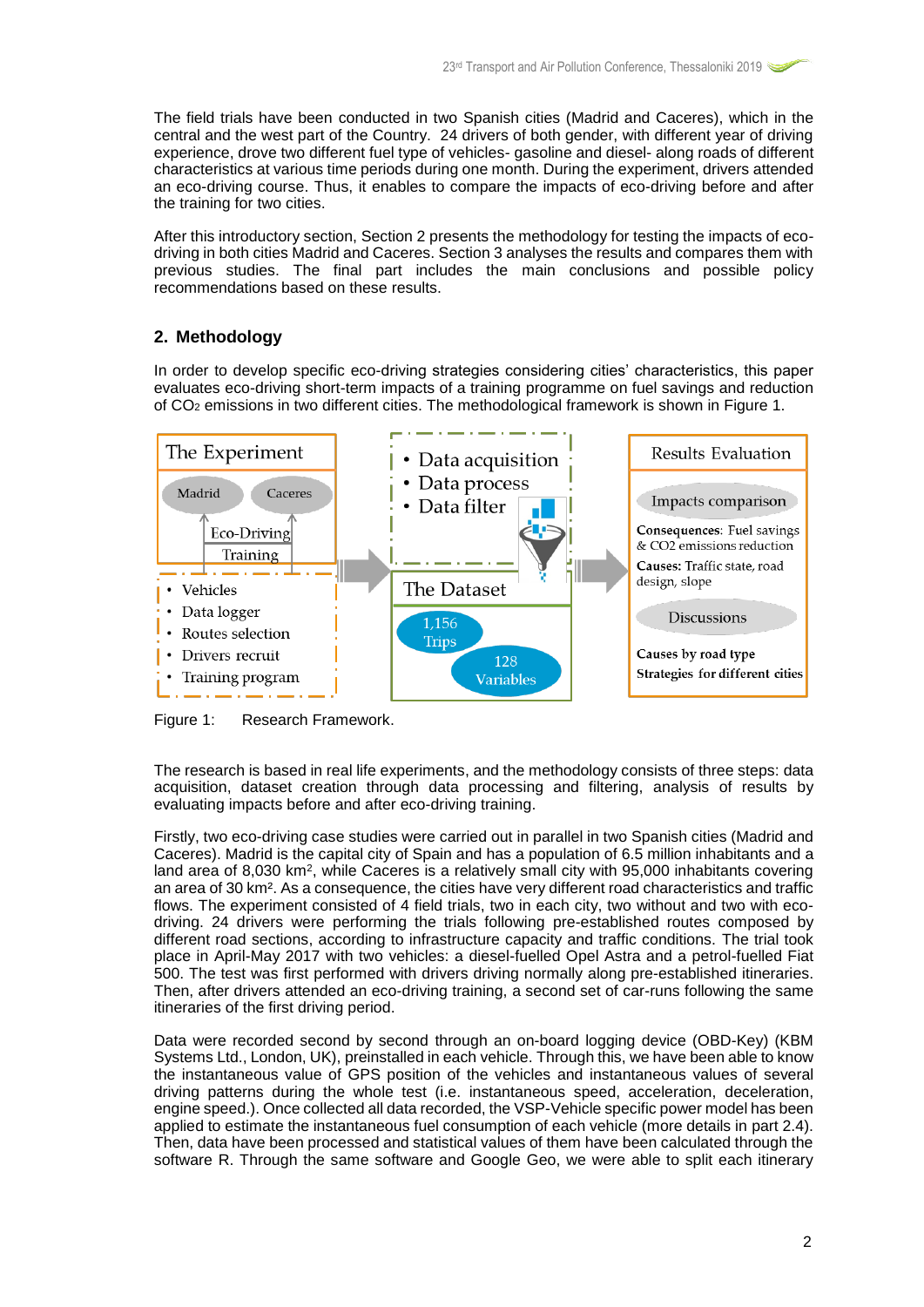covered, into road sectors with homogeneous road section. In this terms, we could later perform the analysis of results depending on road type (Table 1, Table 3)

Thus, after the data cleaning and the data process, the sample is composed by 1,156 trips, corresponding to  $8,140 \text{ km}$  (5,959 km in period 1 and 5,232 km in period 2), each one characterized second by second by 128 different variables.

Finally, the results evaluation has been focused on the impact of eco-driving in terms of changes in fuel consumption and  $CO<sub>2</sub>$  emissions between Period 2 (after eco-driving training) and Period 1 (before training). Results are presented in the next section 3.

Ten different routes were selected -six for Madrid and four for Caceres- to cover different traffic and infrastructure conditions: moderate or steep slopes and congested or fluid traffic flows. The image below, shows the location of the field trials in both cities of Madrid and Caceres.



Figure 2: Monitored itineraries in the data collection campaign in Madrid and Caceres.

Roads with common characteristics are used both in Madrid and Caceres for the sake of comparative analysis. They correspond to three different road typologies: *local street*, *urban collector* and *major arterial*. The results obtained for these types of routes serve to compare the efficiency of eco-driving in both cities. Table 1 includes the main characteristics of these roads.

|  |  | Table 1: Information on the common circulation routes in both cities |
|--|--|----------------------------------------------------------------------|
|  |  |                                                                      |

| Road Type       | Lanes                                             | <b>Speed Limit</b><br>(km/h) |
|-----------------|---------------------------------------------------|------------------------------|
| Local street    | 1 x 1                                             | 50                           |
| Urban collector | 2 x 2 separated by barrier.<br>Parking both sides | 30/50                        |
| Major arterial  | 2 x 2 separated by barrier                        | 50/80                        |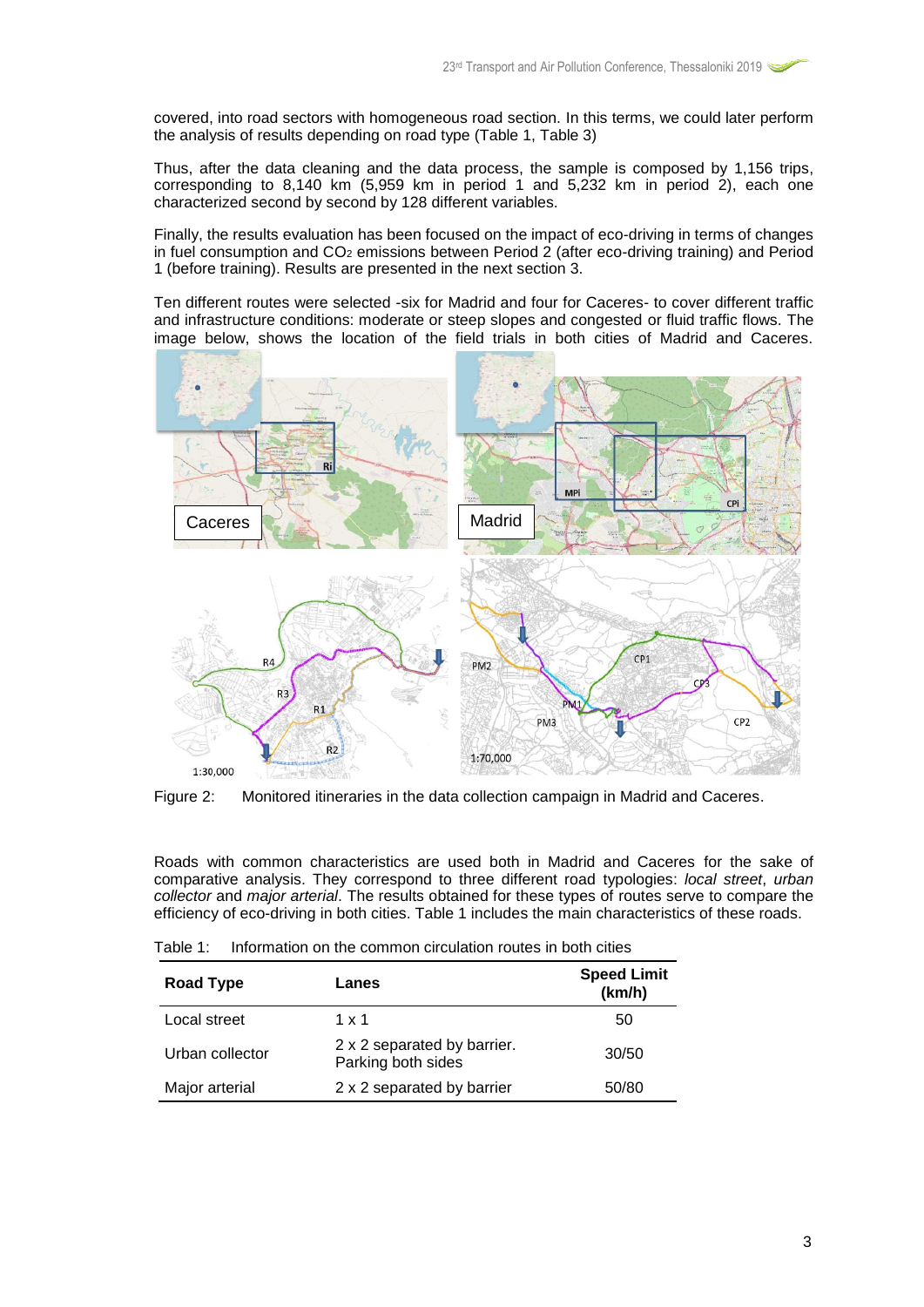### 2.1 Case study of Caceres

The city of Caceres is quite small and can be crossed from side by side in less than 15 min. Four alternative routes with different Level of Service (LOS) (U.S. Department of Transportation, 2013) were chosen to cross the city following itineraries with different characteristics and traffic volumes. They can be ordered in terms of their increasing LOS (from lowest to highest), as follows:

- Route 1 (local road) runs along urban streets and passes right through the heart of Caceres city centre. It is 6.1 km long, and its travel time is around 15 min. This route has a dual carriageway with a median. Speed is limited to 50 km/h. It is regulated by traffic lights and suffers some congestion problems at peak hours.
- Route 2 (urban collector road) is 6.7 km long and its travel time is about 14 min. It is one of the most important avenues in Caceres as it provides access to the bus station, conference centre, sports arena, mortuary, and hospital, leading to some traffic delays. It also has a dual carriageway with a median, but due to its urban character, the speed limit is 50 km/h and 30 km/h in several sections.
- Route 3 (perimeter road) is the old bypass road, which is already integrated in the urban network. It also has a two-lane dual carriageway and a median or is demarcated by a continuous double line. The speed limit is 50 km/h. It has a length of 6.7 km and a travel time of about 13 min. It has almost no congestion.
- Route 4 (Major arterial road) follows the outer city bypass. It has a length of 10.3 km and can be travelled in about 12 min. It is the longest and quickest route. It runs through the north of the city with a two-lane dual carriageway with a median. Intersections are in the form of roundabouts and pedestrian crossings regulated by traffic lights. Speed limits vary between 80 km/h and 40 km/h. Traffic is usually fluid all day.

#### 2.2 Madrid Case Study

Two itineraries, located in the Northwest of Madrid with different road sections and alignments, were selected to guarantee a variety of driving performances and traffic characteristics in the sample. The two itineraries have a moderate slope and connect the Madrid city centre with two municipalities in the Madrid Region (Pozuelo and Majadahonda), where 92% of daily trips are made by car (Wang and Monzon, 2016).

The itineraries cover the main road types with different functionalities, including highway, major arterial road, urban collector road, and local road. With reference to the image above, (Fig. 2), itinerary CPi (Centre to Pozuelo, both directions) contains three parallel routes (i.e., CP1, CP2, and CP3) consisting of mixed highways with different levels of service. Itinerary MPi (Majadahonda to Pozuelo, both directions) also has three routes (i.e., MP1, MP2, and MP3) that combine highway with typical urban arterial roads to the suburbs, and contain several roundabouts and pedestrian crossings.

### 2.3 Driver Selection, Scheduling, and Eco-Driving Training

Twenty-four drivers (twelve in each city) of different sex were recruited in a wide range of ages (Mean = 30.15) and driving experience (Mean = 10.30). All of them participated in an eco-driving training in the middle of the experiment, so they could deploy these techniques during the second driving period and we could compare the results obtained with the first one.

An analysis of key performance indicators (KPI) was used to assess drivers' performance before and after the course, its relation with fuel consumption, and the ways to incentivize better performance for top decision managers.

During the driving test, six people were assigned to each vehicle, with two people taking turns to drive (driver and assistant, changing every hour) who iteratively performed trips along the selected routes. Each couple of drivers covered a driving shift and drove 4 hours a day; each day there were three different driving shift. Thus, each vehicle has been driven 12 h a day to obtain enough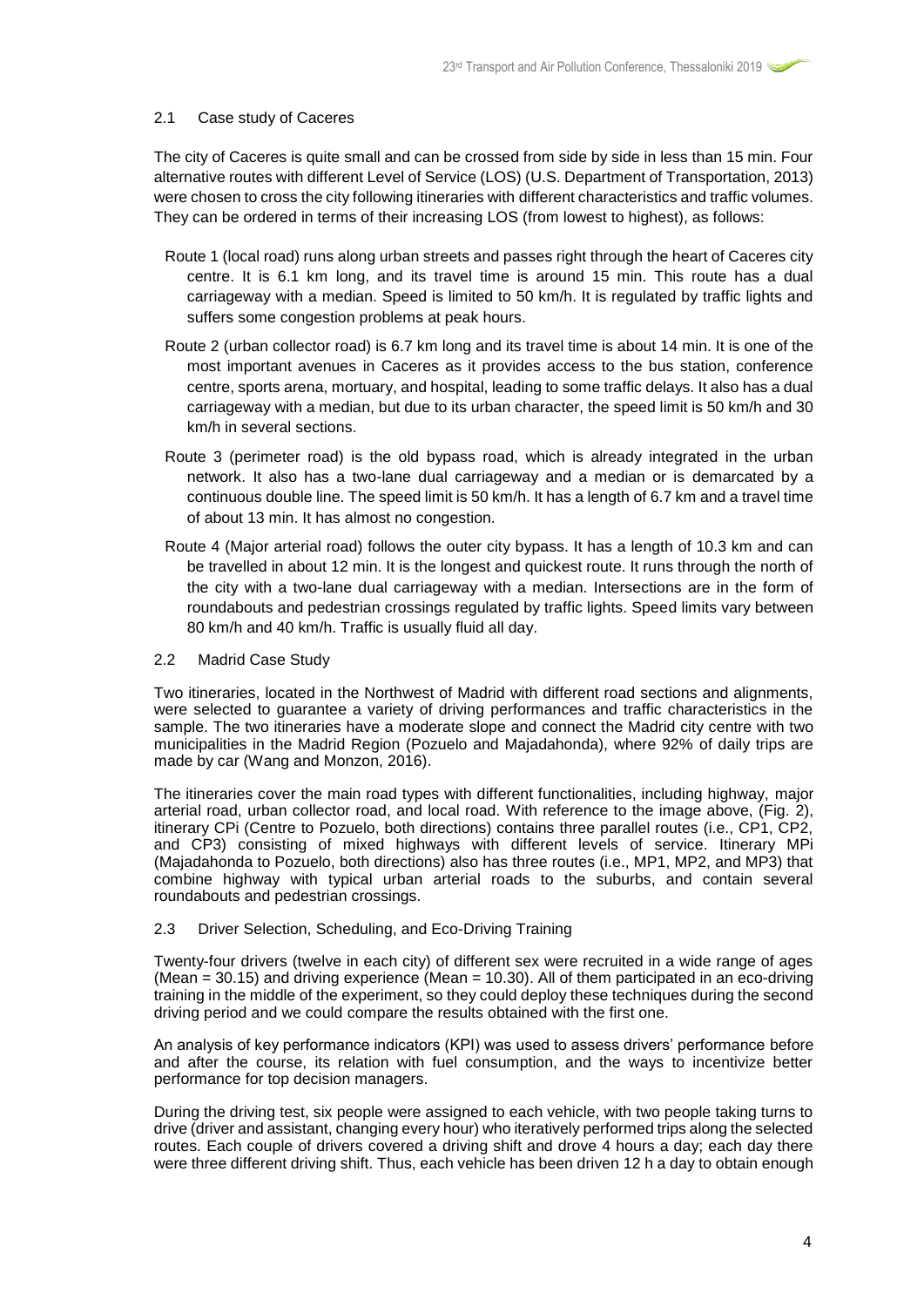data on the different traffic situations (free circulation, moderate traffic, and congestion) and weather conditions (rain, fog, etc.).

### 2.4 Fuel consumption and emissions calculation

The value related to fuel consumption was calculated based on the VSP-Vehicle Specific Power model, which is a convenient single measure that represents road load on a vehicle, being an accredited methodology to characterize vehicles and driving profiles using real-world data (Coelho et al., 2009)*.* Informally, it represents the ratio between the power demand of the vehicle and its mass. Knowing the instantaneous speed, acceleration and road slope, this model provides the instantaneous power demand of the vehicle according to the following formula, developed by Jimenez-Palacio in 1999. d

$$
VSP\left[\frac{W}{kg}\right] = \frac{Power}{Mass} = \frac{\frac{d}{dt}(E_{kinetic} + E_{potential}) + F_{rolling} * v - F_{aerodynamic} * v}{m} =
$$

 $= v(1.1 * a + 9.81 * grade + 0.132) + 3.02 * 10^{-4} * v$ 

in which:  $E_{kinetic}$  is the kinetic energy;  $E_{potential}$  is the potential energy;  $F_{rolling}$  is the rolling resistance force;  $F_{\text{aerodynamic}}$  is the aerodynamic resistance force; v is the instantaneous speed (m/s); m is the mass (kg); a is the acceleration (m/s2); grade is the road grade (m/m).

Then, each second of driving has been associated to a VSP mode, each one releted to a certain value of fuel consumption, according to Faria et al. (2017) it's possible to correlate every mode with fuel consumption and emissions by using the following table (Faria et al., 2017).

The value related to CO2 emissions was converted from the value of fuel consumption using the emission factor (equal to 3.169 for both diesel and gasoline) extracted from the "Air Pollutant Emission Inventory Guidebook 2016" (EEA, 2016) for petrol and diesel light vehicles.

### 2.5 Impacts comparison method

The evaluation of the impact of eco-driving focuses on changes in fuel consumption and  $CO<sub>2</sub>$ emissions between Period 2 (after eco-driving training) and Period 1 (before training).

Effects of the training programme in terms of the type of vehicles, drivers and road type in both cities are firstly checked. Through a multiple regression analysis (Coloma et al., 2018), we concluded that, RPM, negative and positive acceleration and speed are closely associated with the fuel consumption throughout the trip. An additional variable related to traffic conditions (95<sup>th</sup>) percentile of recorded speed) is also analysed in order to understand the influence of traffic on eco-driving efficiency. Table 2 presents an overview of the selected parameters, their units, and the corresponding abbreviations

| Parameter Type                    | Description                                                                                                                                       | Code                                     | Unit                  |
|-----------------------------------|---------------------------------------------------------------------------------------------------------------------------------------------------|------------------------------------------|-----------------------|
| Fuel consumption<br>and emissions | Average fuel consumption<br>Average CO <sub>2</sub> emissions                                                                                     | avg_fc<br>$avg\_CO2$                     | l/s<br>g/km           |
| <b>Driving</b><br>performance     | Average speed<br>Average RPM<br>time with acceleration more than 0.83 m/s <sup>s</sup><br>time with deceleration less than -0.83 m/s <sup>s</sup> | avg_speed<br>avg_rpm<br>Pacc 3<br>Pdec 3 | km/h<br>rpm<br>s<br>s |
| traffic intensity                 | 95 <sup>th</sup> percentile of instant recorded speed                                                                                             | V95                                      | km/h                  |

| Table 2: I |  |  | Description of the parameters selected for measuring eco-driving impacts |
|------------|--|--|--------------------------------------------------------------------------|
|            |  |  |                                                                          |

The analysis is extended then by exploring the changes in the value of the parameters in the different scenarios: specific road types with similar characteristics in both cities. These results will show the influence of the size of a city on the efficiency of eco-driving, considering not only the savings in fuel consumption and CO2 emissions, but also the changes achieved in the driving behaviour through eco-driving.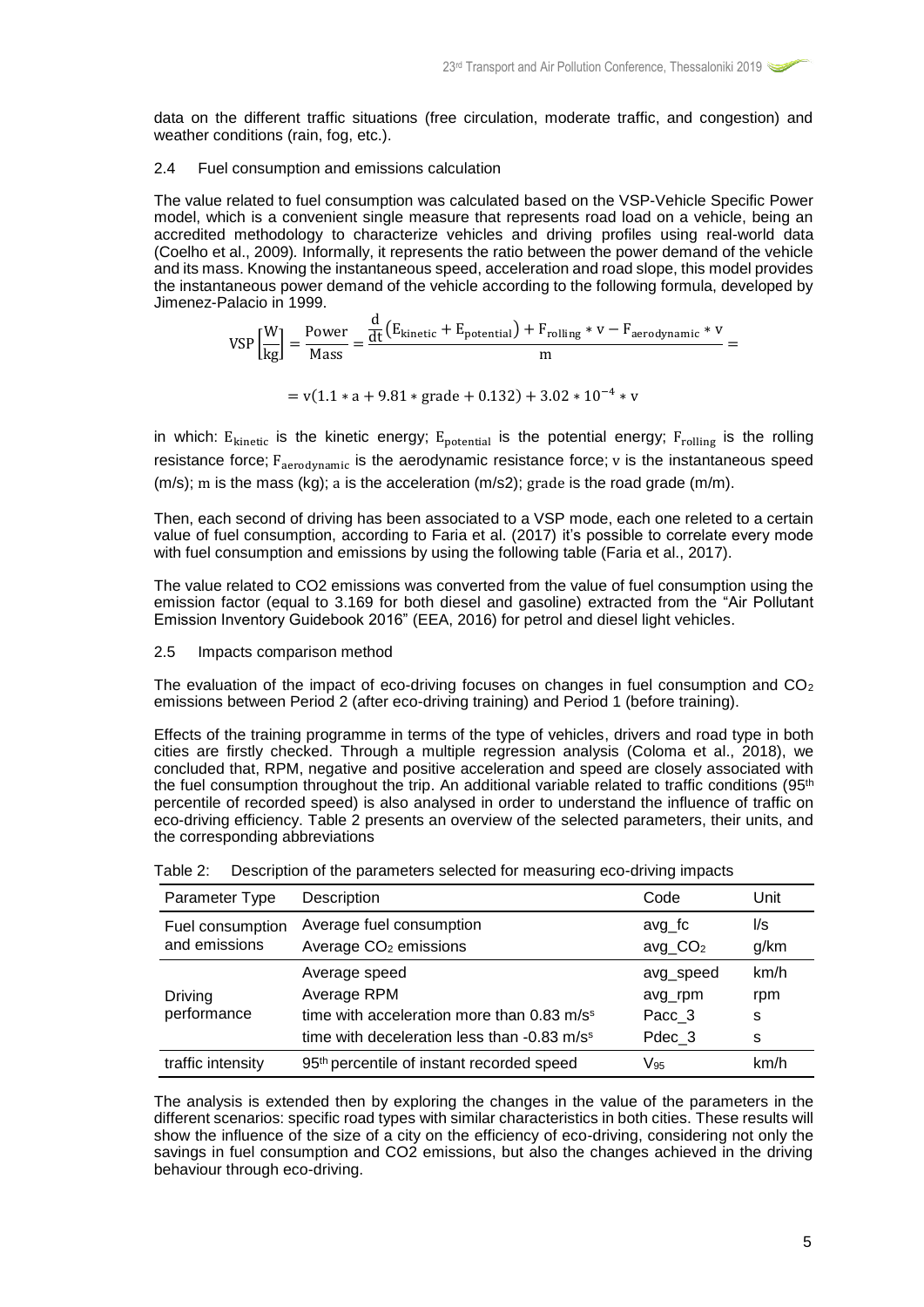# **3. Analysis of Results**

This section presents the impacts of eco-driving training. First it explores the overall impacts of eco-driving training regardless the city, along with the changes in driving performance. Then, it shows the specific impacts according to the three road types selected in Madrid and Caceres to investigate the combined influence of city size and eco-driving in the different situations of the test trials.

The performance features of the driving tests in both cities aggregated are shown in Table 3, along with the experimental statistics of distances driven by route and each vehicle.

|                 | Non eco-driving (period 1)<br>(trips/km) |                        |                |             | Eco-driving (period 2)<br>(trips/km) |                        |                |             |
|-----------------|------------------------------------------|------------------------|----------------|-------------|--------------------------------------|------------------------|----------------|-------------|
| Road type       | Astra<br>(diesel)                        | Fiat<br>(gasoli<br>ne) | Total<br>trips | Total<br>km | Astra<br>(diesel)                    | Fiat<br>(gasoli<br>ne) | Total<br>trips | Total<br>km |
| Local street    | 467                                      | 539                    | 1006           | 1035        | 499                                  | 480                    | 979            | 985         |
| Urban collector | 114                                      | 168                    | 282            | 394         | 126                                  | 150                    | 276            | 395         |
| Major arterial  | 212                                      | 241                    | 453            | 1.208       | 241                                  | 225                    | 439            | 1,096       |

Table 3: km-driven per vehicle, road type and test period.

## 3.1 Overall Impacts of Eco-Driving (after training course)

Figure 3 shows the reduction (%) of the different driving parameters analysed due to eco-driving in the three types of road common to the cities of Madrid and Caceres.



Figure 3: Eco-driving impact on traffic and emissions parameters

Fuel consumption and  $CO<sub>2</sub>$  emissions are always reduced with the eco-driving, with higher savings on the roads with the highest LOS (major arterial) and lower on the lower level (local street). The savings values are between 5% and 12%, being consistent with other studies values (Johansson, 1999; Andrieu and Saint Pierre, 2012).

The eco-driving produces important reductions in all the driving parameters analyzed in this research. The greatest savings are again linked to the best level of service, being "major arterial" which provides the most reduction value and "local street" the least.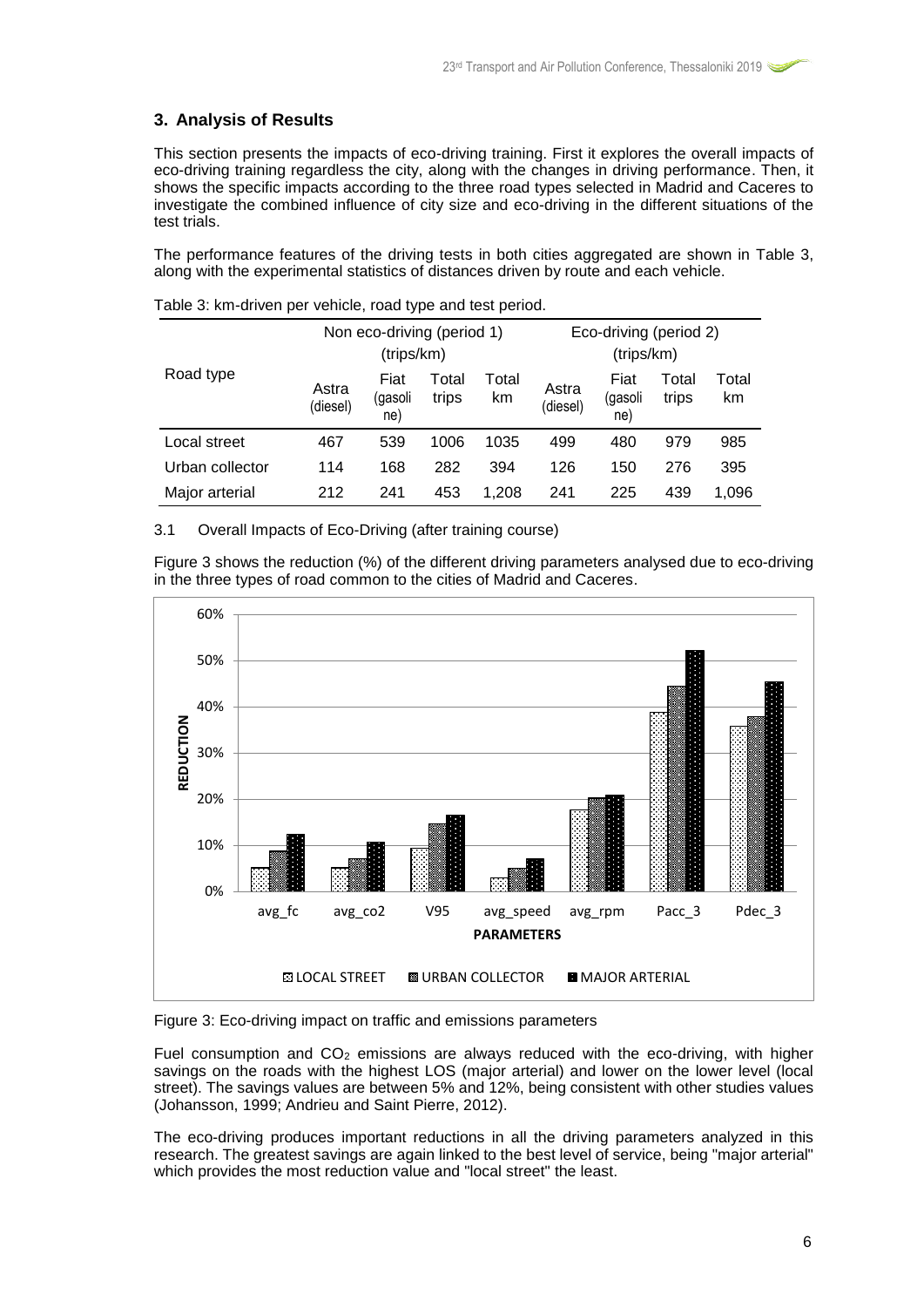Accelerations and decelerations are the parameters that produce the greatest reductions in their values (36-52%) while the average speeds are those that reduce their value less with the ecodriving (3-7%).

- 3.2 Impacts of Eco-driving according to city and road type.
- 3.2.1 Fuel Consumption and emissions

Figures 4 and 5 show the reduction in fuel consumption and  $CO<sub>2</sub>$  emissions produced by ecodriving in the two cities and for the three types of roads studied.





Figure 4: Average fuel consumption.

Figure 5: Average CO<sub>2</sub> emissions.

Caceres shows reductions in consumption and  $CO<sub>2</sub>$  emissions for all road types, increasing the savings with the LOS. In Madrid the result is more dispersed. Local street produces less savings, comparing with urban collector and major arterial. As known, in Madrid these type of streets is frequently congested, this suggests that eco-driving is not effective in traffic jams (congestion). This type of negative effects on saturated roads have been obtained in other studies carried out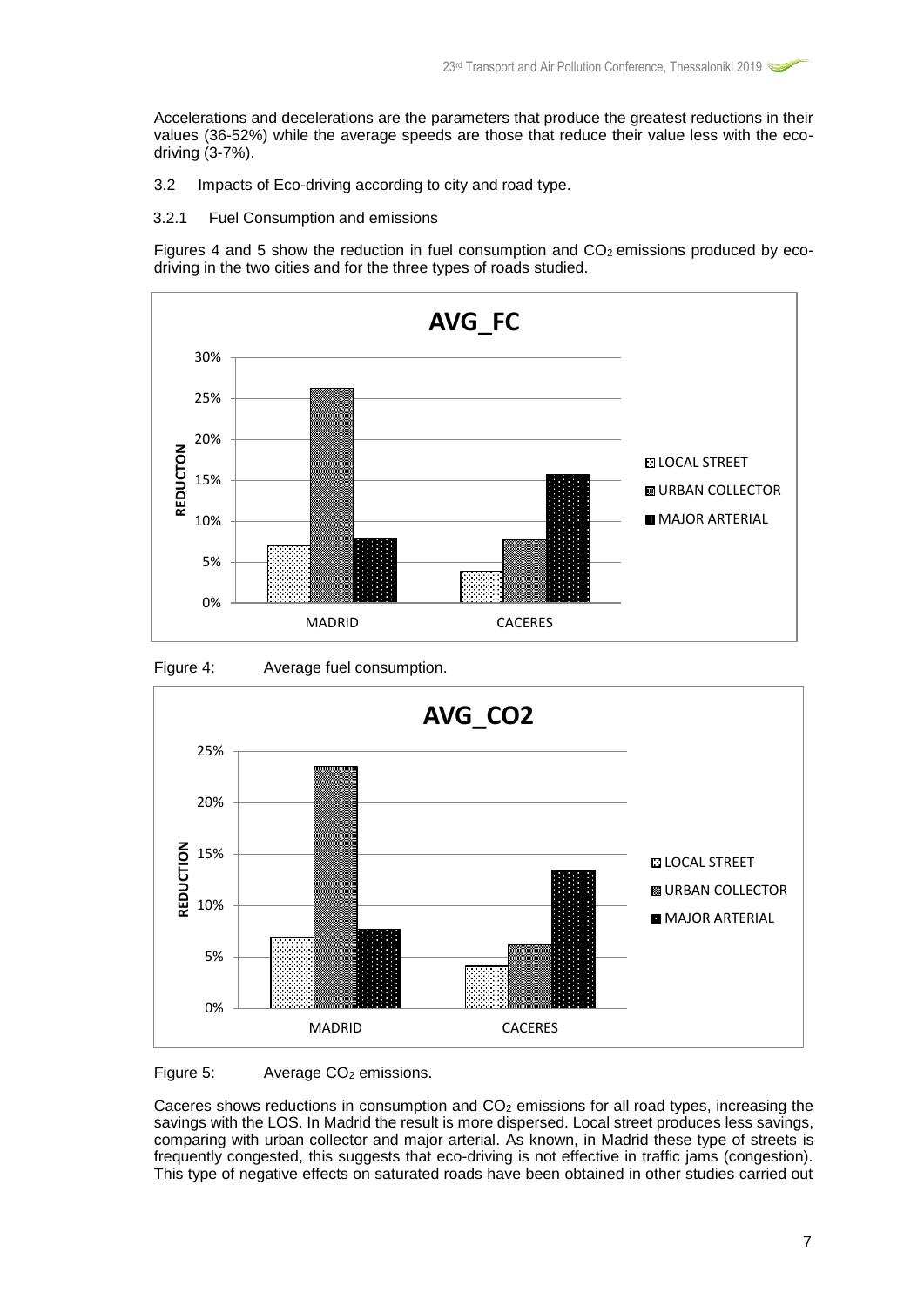in Madrid (García-Castro and Monzon, 2014). On the other hand, the effect of duplicating a lane of circulation (urban collectors) is very favourable in fuel consumption and  $CO<sub>2</sub>$  emissions for the urban collector, also observing a positive effect in the major arterial.

# 3.2.2 Impact on driving performance

Figures 6, 7, 8 and 9 show respectively, the reduction that the eco-driving produces on the parameters average speed, average rpm, accelerations and decelerations, which are the parameters with the greatest influence on fuel consumption.



Figure 6: Changes on average speed.

The eco-driving reduces the average speed of circulation in general in all types of road. These values are much higher in the Caceres roads than Madrid, since they suffer to a lesser extent, the effects of traffic congestion.



Figure 7: Changes on average RPM.

RPMs are reduced in both cities and for all types of roads with eco-driving. The reduction is also greater in the less congested city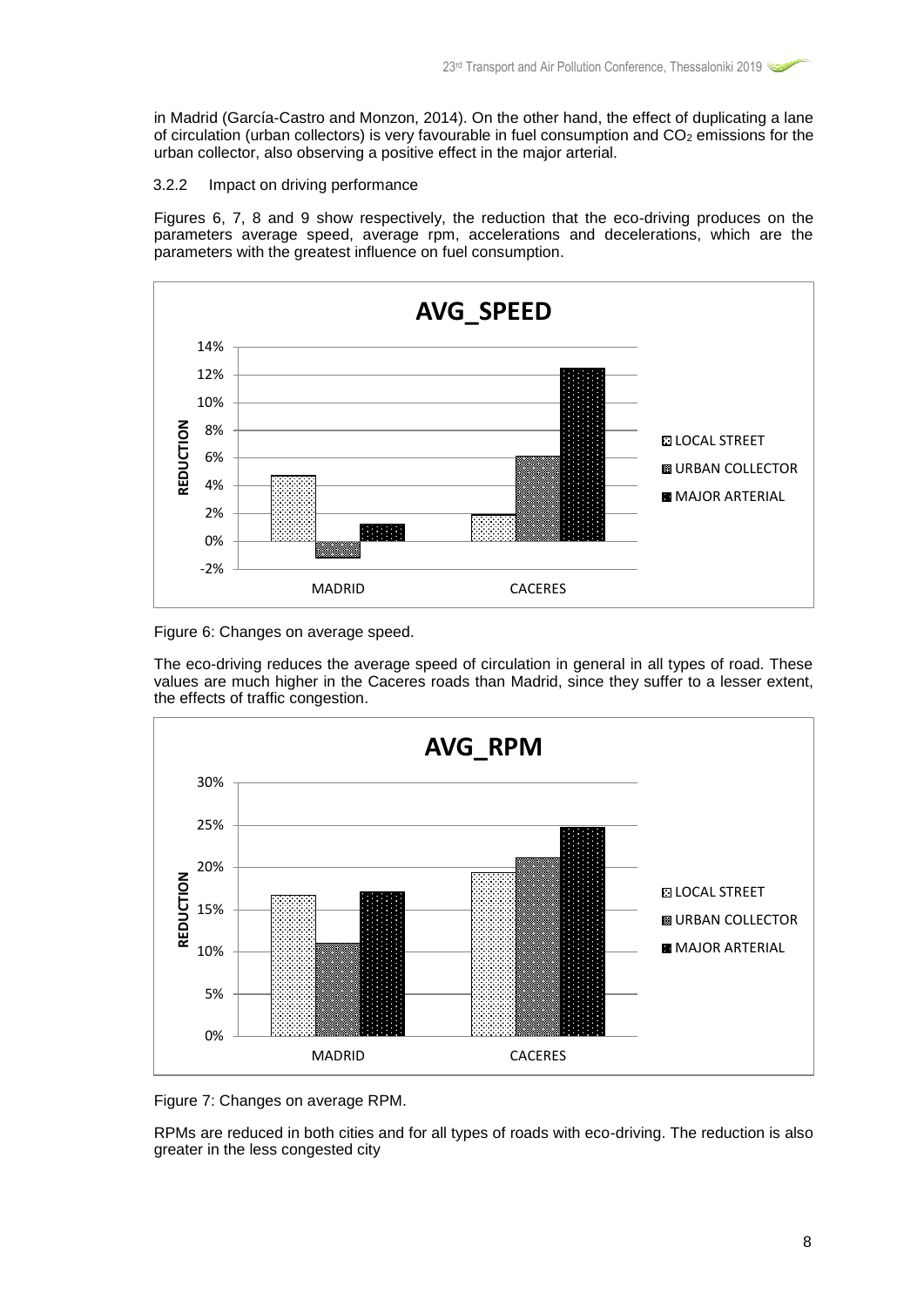

Figure 3: Reduction of time in accelerations and deceleration higher than 0.83 m/s<sup>2</sup>.

Eco-driving produces smoother driving that is reflected with the accelerations and decelerations that take place. In all type of road and for both cities, important reductions are produced with the savings being proportional to the LOS.

## 3.2.3 Impacts on traffic intensity

Figure 9 shows the reductions produced in the  $V_{95}$  with the eco-driving.



Figure 4: Speed reduction for V<sub>95</sub>.

A generalized reduction of the  $V_{95}$  speed is observed for both cities, which increases with the LOS, except for urban collector that in Madrid remains constant. In our research, for each type of homogeneous road section, the 95° percentile of the speed distribution is assumed as free flow speed characterizing the sector. Thus, results indicate that eco-driving reduces traffic speeds, being greater these reductions in the roads with higher level of service.

## **4. Conclusions and Policy Recommendations**

4.1 Main findings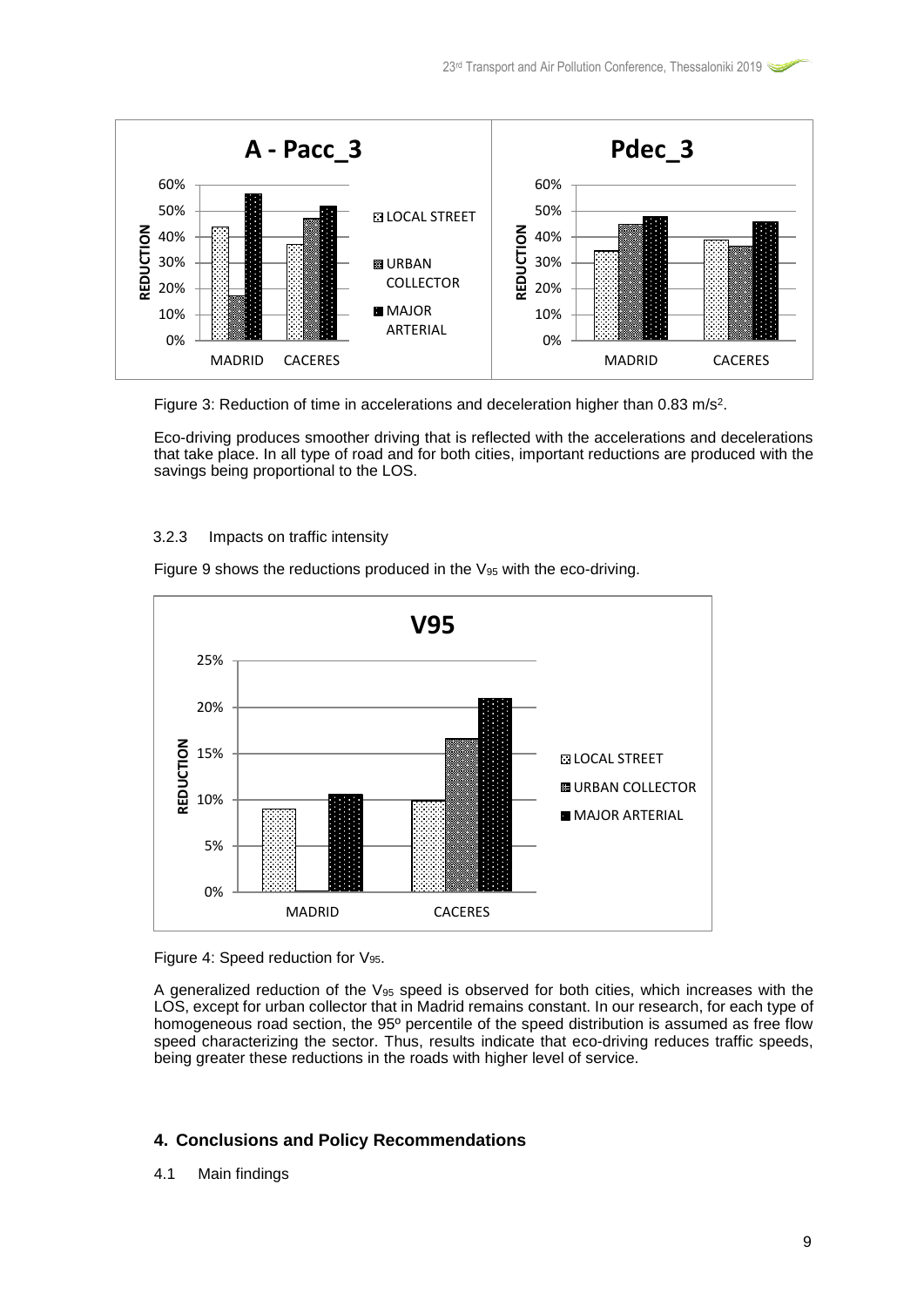This research studies the effects of eco-driving on fuel consumption,  $CO<sub>2</sub>$  emissions and driving parameters in two very different cities of Spain, Madrid and Caceres.

The results obtained show that eco-driving techniques are very effective in reducing fuel consumption and  $CO<sub>2</sub>$  emissions, both in large congested cities and in small cities. The savings values achieved in both cities are in a range of 5% and 12%. This efficiency grows with the road LOS and decreases with the size of the city, being the small cities not congested, the most effective in the application of these techniques. On low LOS roads, which are usually congested, the efficiency of eco-driving decreases and can even produce more congestion and increase fuel consumption.

The effectiveness of eco-driving in a large and congested city like Madrid is different. Eco-driving techniques have been found to be inefficient on local streets with one lane. However, these same roads, when the lane is duplicated (urban collector), improve the reduction of consumption and emissions. Finally, the effects of saving fuel on higher LOS roads (major arterial), are similar to those obtained in a small city such as Caceres.

#### 4.2 Policy recommendations

For small and non-congested cities like the city of Caceres, it is recommended to apply the ecodriving techniques in any type of road, being more efficient the savings of fuel consumption and CO2 emissions in roads with higher LOS.

For large cities like Madrid, it is recommended to duplicate lanes whenever it's possible, since this measure improves the LOS of the road and the efficiency in the application of eco-driving techniques. As in small cities, also in Madrid the major arterials result to be the perfect roads to perform eco-driving.

Therefore, Public Administration should encourage the use of these techniques and train the drivers from the driving schools.

4.3 Future developments

In future investigations it would be advisable to measure if the results of this study could vary when the number of eco-drivers increase. The benefits of one single eco-driver appear to be relevant for both type of cities. However, it is dubious how the impacts could change with high percentage of cars making eco-driving in the three type of road sections and city categories. If the traffic density could change as to have impact on the emissions, and which one.

## **Acknowledgements**

This work was supported in part by the national R & D programme (Ministerio de Economía y Competitividad) under the Eco-Traffic Project "Medición y Modelización de Eco-Driving táctico y operacional". Ref TRA2016-76485-R. The authors also acknowledge the collaboration of the City of Caceres in the data collection process

#### **References**

Alam, M.S.; McNabola, A. (2014). A critical review and assessment of Eco-Driving policy & technology: Benefits & limitations. *Transport Policy*, 35, 42–49.

Andrieu, C., Saint Pierre, G. (2012). Comparing effects of eco-driving training and simple advices on driving behavior. *Procedia-Social and Behavioral Sciences*, 54, 211-220.

Coelho, M.C.; Frey, H.C.; Rouphail, N.M.; Zhai, H.; Pelkmans, L. (2009). Assessing methods for comparing emissions from gasoline and diesel light-duty vehicles based on microscale measurements. Transportation Research Part D: Transport and Environment, 14, 91–99.

Coloma, J. F., García, M., Wang, Y. (2018). Eco-Driving effects depending on the travelled road. Correlation between fuel consumption parameters. *Transportation Research Procedia*, 33, 259-266.

EC, European Commission. (2011). White Paper on transport. Available online: [https://ec.europa.eu/transport/sites/transport/files/themes/strategies/doc/2011\\_white\\_paper/white-paper](https://ec.europa.eu/transport/sites/transport/files/themes/strategies/doc/2011_white_paper/white-paper-illustrated-brochure_en.pdf)[illustrated-brochure\\_en.pdf](https://ec.europa.eu/transport/sites/transport/files/themes/strategies/doc/2011_white_paper/white-paper-illustrated-brochure_en.pdf) (accessed on 15 February 2019).